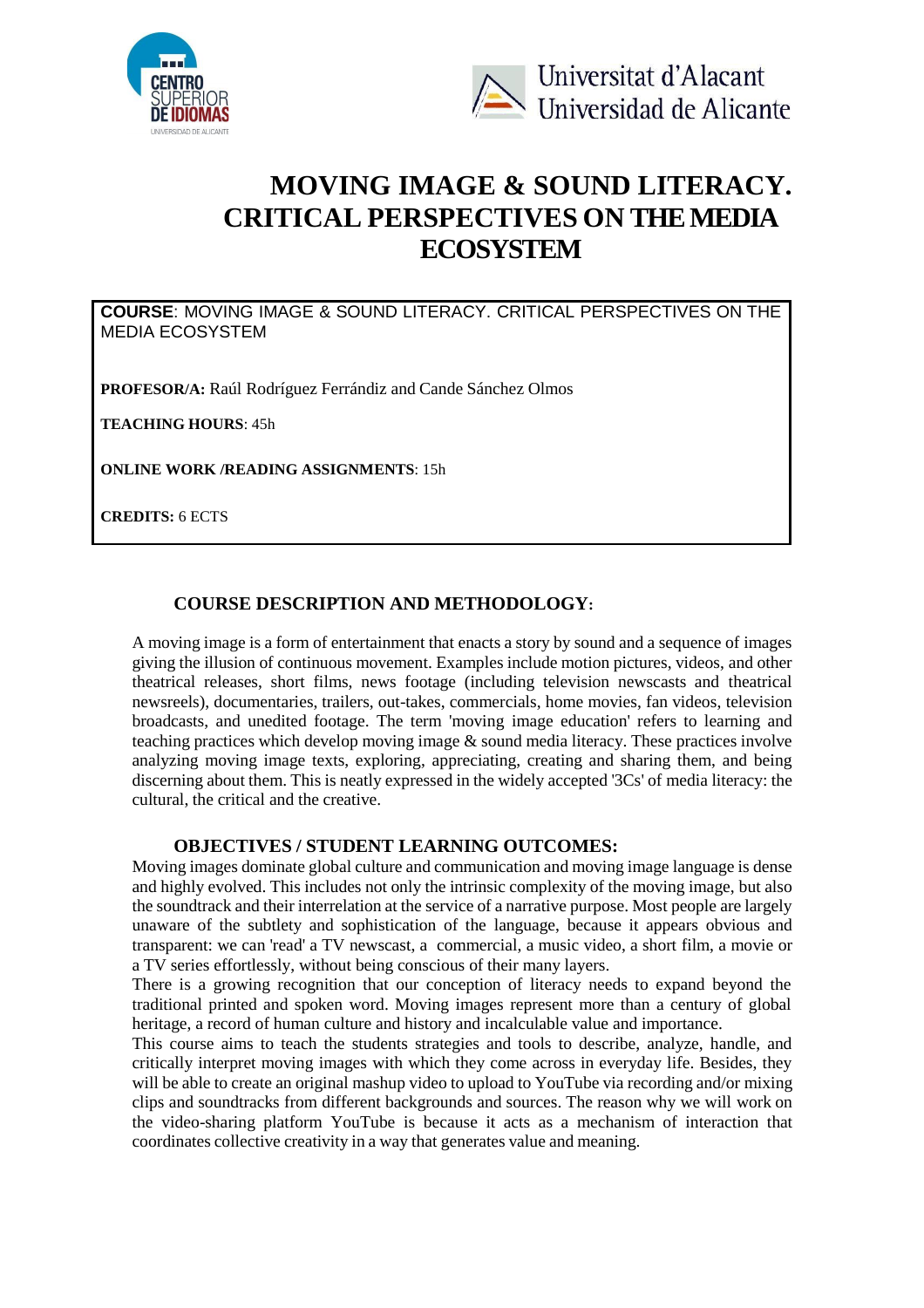## **CONTENTS/OUTLINE:**

| <b>Lesson</b>                | <b>Topic/Subject</b>                                                                                                      | <b>Readings/Viewings</b>                                                                                                                                                                                                                                     | Assignments due                                                              |
|------------------------------|---------------------------------------------------------------------------------------------------------------------------|--------------------------------------------------------------------------------------------------------------------------------------------------------------------------------------------------------------------------------------------------------------|------------------------------------------------------------------------------|
| /Teacher<br>(Raúl<br>/Cande) |                                                                                                                           |                                                                                                                                                                                                                                                              |                                                                              |
|                              | Introduction to the moving image                                                                                          | Viewing: Pioneers<br>(Lumière, Méliès, Porter,<br>Griffith films)<br>Reading: Rudolf<br>Arnheim, Film as Art<br>(Excerpts)                                                                                                                                   | Discussing: Rudolf<br>Arnheim, Film as Art<br>(Excerpts)                     |
| $\overline{2}$               | How to tell stories with moving<br>images: building space and time.<br><b>Editing and Continuity</b>                      | Viewing: <i>The Cutting</i><br><b>Edge (Wendy Apple,</b><br>$2003$ (redux version,<br>with Spanish subtitles)<br><b>Extended version</b><br>(Original English<br>version)                                                                                    | Discussing: relevance of<br>edition in moving image,<br>metaphors of editing |
| 3                            | Narrative. Fiction & Nonfiction<br>Narratives: Genres.                                                                    | Viewing: Elephant (Gus<br>Van Sant, 2003) &<br><b>Bowling for Columbine</b><br>(Michael Moore, 2002)                                                                                                                                                         | Discussing: Feature Film<br>vs Documentary (about<br>the same subject)       |
| $\overline{4}$               | The Storytelling of Reality. Coding,<br>Decoding and Competing Readings:<br>Dominant, Negotiated, Oppositional            | Reading: Hall, S.(1981).<br>Encoding and decoding<br>TV discourse. In S.<br>in<br><b>The</b><br>During<br>(Ed.)<br><b>Cultural Studies Reader.</b><br>London, Routledge.                                                                                     | Encoding/decoding<br>assignment                                              |
| 5                            | News Footage and Fake News: a<br>long story                                                                               | Reading: OED definition<br>of Post-truth; Cambridge<br>Dictionary definition of<br><b>Fake News</b>                                                                                                                                                          | Discussing: perspectives<br>on Pos-truth and Fake<br><b>News</b>             |
| 6                            | Fake News Examples and Discussion                                                                                         |                                                                                                                                                                                                                                                              | Examples of<br>disinformation and<br>misinformation                          |
| 7                            | Fictional agreement. The reality of<br>fiction. Who could possibly be<br>afraid of fictions? Horror films and<br>emotions | Horror short films<br>TUCK ME IN $(1')$<br>https://www.youtube.com/<br>watch?v=Bd6iqpufdMY<br>SAVE (3'55")<br>https://vimeo.com/147255<br>042<br>THE DEATH AND<br><b>LIFE OF DESMOND</b><br>WOLFE (1'29")<br>https://www.youtube.com/<br>watch?v=3pPO9853KqE | Discussing details about<br>horror short films<br>narratives                 |
| 8                            | Telling Stories to Sell Things (1):<br>storyselling                                                                       | Commercials with a<br>story to tell: Levi's, Audi,<br>Volvo, IKEA                                                                                                                                                                                            | Analysing commercials                                                        |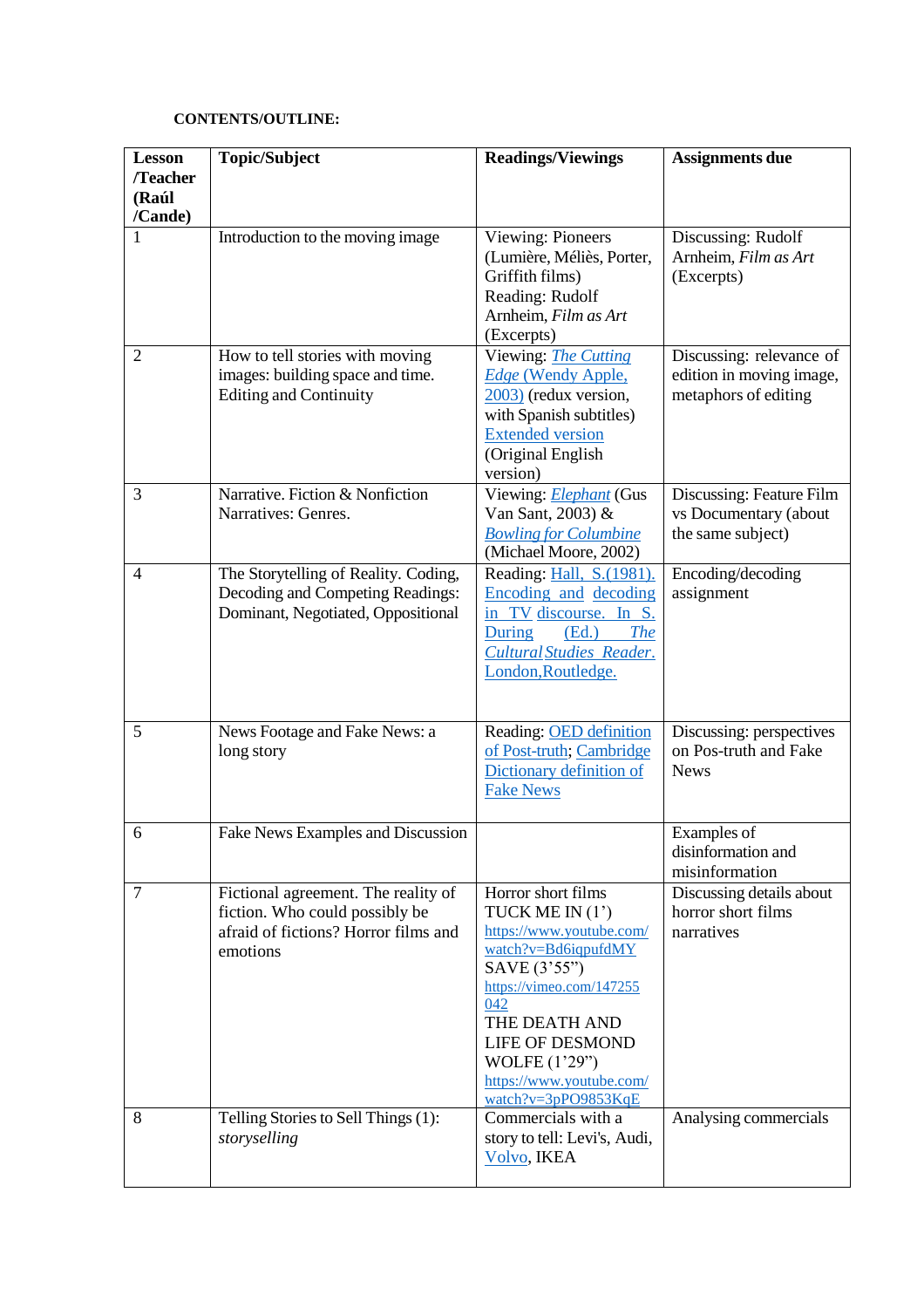| 9  | Telling Stories to Sell Things (2):<br><b>Branded Content</b>                                                                          | <b>BMW</b>                                                                | Analysing Branded<br><b>Content Cases</b>                                                                                                                                      |
|----|----------------------------------------------------------------------------------------------------------------------------------------|---------------------------------------------------------------------------|--------------------------------------------------------------------------------------------------------------------------------------------------------------------------------|
| 10 | Telling Stories to Sell Videogames<br>(3)<br>Transmedia storytelling, music and<br>videogames: Gorillaz and Vetusta<br>Mora Case Study | Los ríos de Alice and<br>Gorillaz                                         | Creating a transmedia<br>storytelling map for your<br>favourite band.                                                                                                          |
| 11 | Telling Stories in the long run: TV<br>series                                                                                          |                                                                           |                                                                                                                                                                                |
| 12 | Pacing the Plot: TV Series, TV<br>Serial, Anthology Series                                                                             | Viewing: The Simpsons,<br><b>Breaking Bad, Black</b><br>Mirror (excerpts) |                                                                                                                                                                                |
| 13 | Mid Term Exam                                                                                                                          |                                                                           |                                                                                                                                                                                |
| 14 | Why music and sound matter in the<br>image: multimodal literacy                                                                        | <b>Philip Tagg videos</b>                                                 | Eye of the tiger<br>Assignment                                                                                                                                                 |
| 15 | Mashup, Music Memes videos and<br><b>UGC</b> on YouTube                                                                                | <b>Musicless</b>                                                          | Tip to create a mashup                                                                                                                                                         |
| 16 | Producing a music mashup o music<br>meme Video                                                                                         | <b>Mashup Captain Kirk</b><br>reacts to Miley Cyrus                       | App ant tips to create a<br>mashup                                                                                                                                             |
| 17 | Pop brands: musicvertising<br>How brand produce music videos<br>with commercial purposes                                               | <b>Musicvertising</b>                                                     | Debate. Popular music as<br>art: the status of art as a<br>commodity. Do you<br>think artists who license<br>their image or music for<br>commercials lose<br>credibility? Why? |
| 18 | Pop brands II: brand placement in the<br>most viewed videos on YouTube:<br><b>Billboard Hot 100</b>                                    | Musicvertising and<br>critical reading.                                   | Debate. Could brands<br>restrict the musician's<br>creative freedom?                                                                                                           |
| 19 | <b>Final Creative Projects Presentations</b><br>$&$ Discussions (I)                                                                    |                                                                           |                                                                                                                                                                                |
| 20 | <b>Final Creative Projects Presentations</b><br>$&$ Discussions (II)                                                                   |                                                                           |                                                                                                                                                                                |

#### **\*= Prof. Raúl Rodríguez \*\*=Prof. Cande Olmos**

## **ASSESSMENT:**

Attendance & Participation: 20% Class Discussions & Assignments: 20% Mid Term Exam: 20% Final Creative Project Presentation: 40%

## **Final Creative Project Guidelines and assessment criteria**

The aim of Final Creative Project is to create an amateur video, a meme, a mash-up or whatever kind of video to upload to YouTube and it can be interpreted in the context of a participative culture. The lasting of the video will be approximately 1'30 minutes and we will work in groups of 3 or 4 people assisted by the lecture.

In order to reach this aim, and considering that the video must be original (although students may re-purpose found footage and sound), we will provide several examples and tips to produce the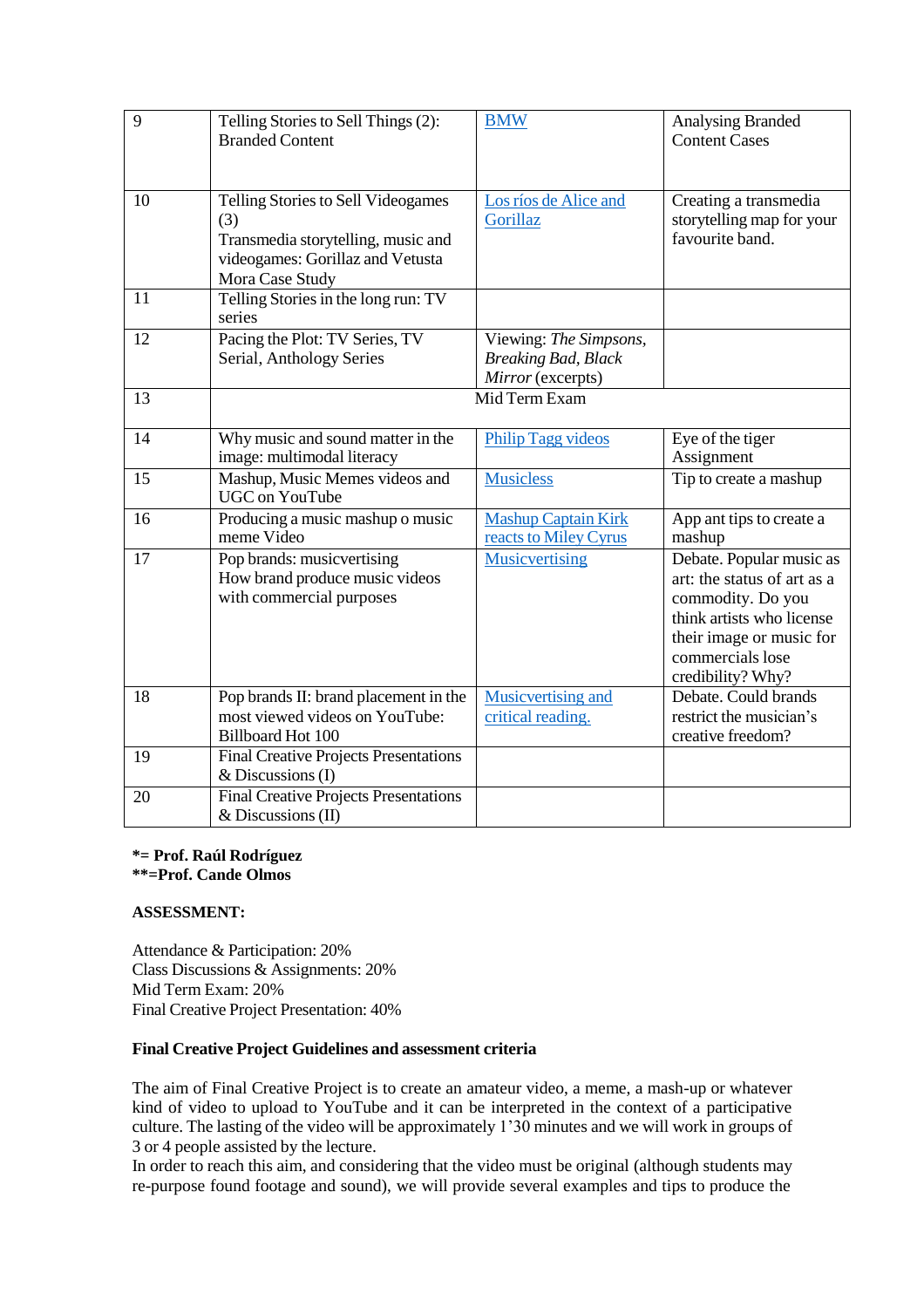video. Note that parody, humour, subversive, vindictive and critical element are key concepts to reach the aim.

To do the project in groups:

- We will need a laptop (or we will provide a laptop).
- Apps to produce the video: YouTube Creator, iMovie, Windows Movie Maker.
- Sources to get videos: internet or your own videos.

Procedure:

- Upload the video to your YouTube channel and share the video with your friends and mates.
- Put a title and a description (at least 150 words) explaining your video under the title.
- Prepare a public presentation (ppwt, keynote, etc.) to share your video project with the rest of the classmates.
- Presentation will take place last session.
- Time for presentation: 15 minutes.
- Lasting of the video: Maximum 1'30 minutes

Assessment:

- The assessment criteria will be: creativity, originality, difficulty of the video and the public presentation.
- The video will be assessed collectively by the lecturers and all the classmates.

#### **Textbooks and course material**

#### **BOOKS & ACADEMIC PAPERS**

Written materials will be provided by the teachers. Students will receive a selection of readings retrievable online.

Videos will be provided by the teachers as well (if possible, links to YouTube or other online video platforms will be provided).

## **Recommended textbooks**

Arnheim, R. (1957). *Film as Art.* Berkeley: University of California Press.

Bordwell, D. (1985). *Narration in the Fiction Film*. Madison: University of Wisconsin Press.

Bordwell, D, & K. Thompson (2008). *Film Art: An Introduction*. New York: McGraw-Hill

- Burgess, J.; Green, J. (2009). *YouTube: online video and participatory culture*. Cambridge: Polity.
- Carroll, Noël (1990). *The Philosophy of Horror (or Paradoxes of the Heart)*. New York and London: Routledge.
- Carroll, Noël (2008). *The Philosophy of Motion Picture*. Oxford: Blackwell.
- Cavell, Stanley (1979).*The World Viewed: Reflections on the Ontology of Film.* Cambridge (Mass.): Harvard U.P.
- Cook, N. (2013). Beyond music: Mashup, multimedia mentality, and intellectual property. In C. Gorbman, J. Richardson & C. Vernallis (Eds.), *The Oxford handbook of new audiovisual aesthetics* (pp. 53–76). Oxford, UK: Oxford University Press.
- Cook, N. (1998). *Analysing musical multimedia*. London, UK: Oxford University Press.
- Frith, S. (1988). *Music for pleasure*. New York, NY: Routledge.

Gaines, Elliot (2010). *Media Literacy and Semiotics*. New York: Palgrave-Macmillan.

Hall, S. (1981). Encoding and decoding in TV discourse. In S. During (Ed.) *The Cultural Studies Reader*. London, Routledge.